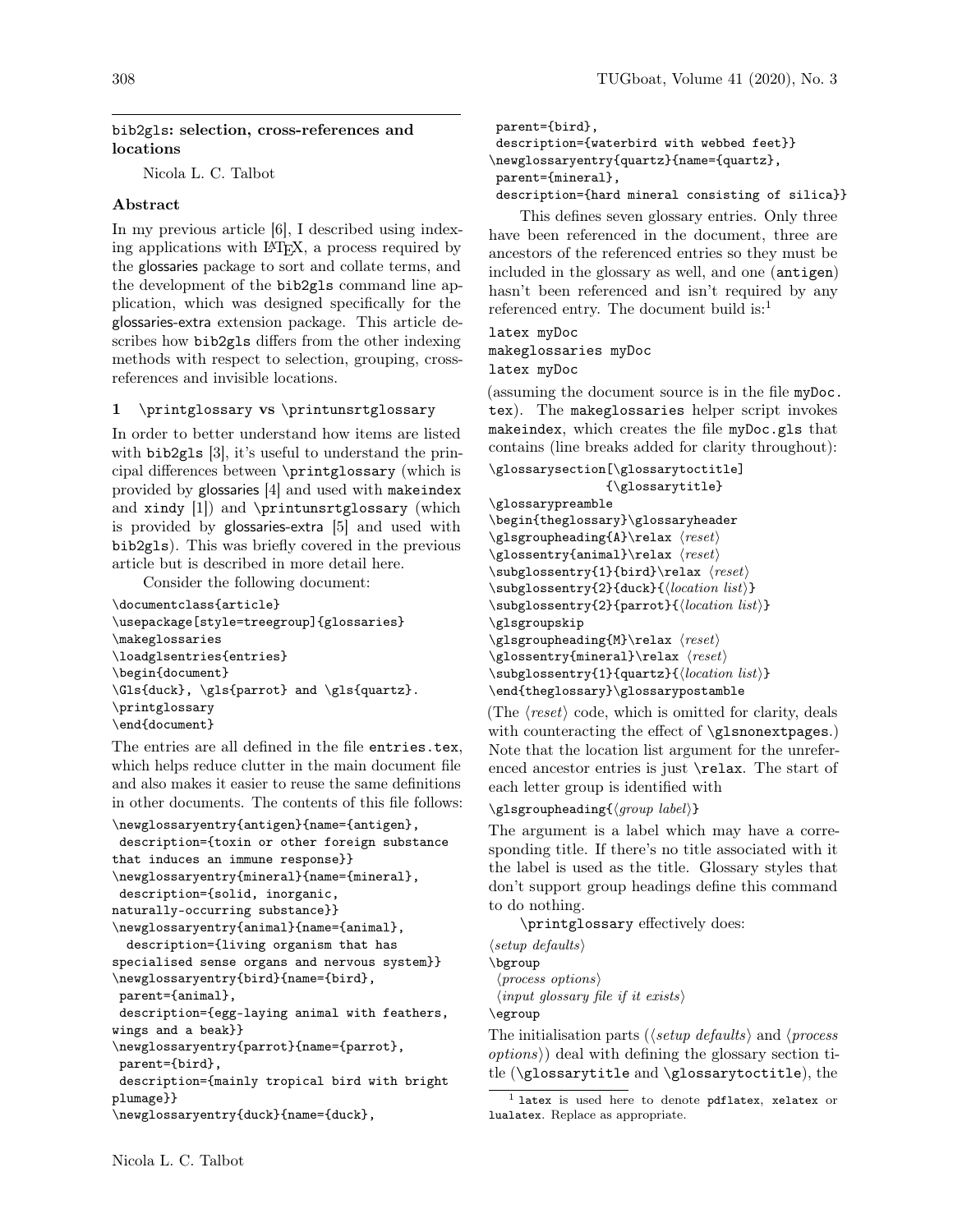preamble and postamble, and implementing the required glossary style (which defines theglossary and the formatting commands used in that environment).

A few minor modifications are needed to the example document to use \printunsrtglossary instead:

```
\documentclass{article}
\usepackage[postdot,stylemods,style=treegroup]
           {glossaries-extra}
\loadglsentries{entries}
\begin{document}
\Gls{duck}, \gls{parrot} and \gls{quartz}.
\printunsrtglossary
\end{document}
```
Note that \makeglossaries has been removed as there are now no indexing files that need to be opened. The extension package has a different set of defaults to the base package, so the post-description punctuation needs to be added (postdot) if required. The stylemods option automatically loads glossaries-extrastylemods which modifies the predefined glossary styles to provide better integration with glossariesextra and bib2gls and to make the styles easier to customise.

The document build is now simply:

### latex myDoc

In this case there's no file for \printunsrtglossary to input. Instead, it iterates over all defined entries for the given glossary to obtain the contents. Some glossary styles use a tabular-like environment and loops within such environments are problematic, so an internal control sequence (\@glsxtr@doglossary) is used to store the contents of the glossary which is then expanded on completion. The glossary code is now essentially:

```
\langle setup \; defaults \rangle\bgroup
 \langle process~options \rangle\glossarysection[\glossarytoctitle]
                        {\glossarytitle}
 \glossarypreamble
 \langle construct \ \text{Qglsxtr@doglossary}\rangle
```

```
\printunsrtglossarypredoglossary
\@glsxtr@doglossary
```

```
\glossarypostamble
```

```
\egroup
```
The **\@glsxtr@doglossary** command ends up defined as:

 $\begin{array}{c}\n\begin{array}{c}\n\text{best}\n\end{array}$  $\langle content \rangle$ 

### \end{theglossary}

The  $\langle content \rangle$  part is constructed within a loop. The current group label is initialised to empty:

### \def\@gls@currentlettergroup{}

Each iteration of the loop performs the following steps:

- 1. Do the loop hook (which does nothing by default but may be configured to skip the current entry).
- <span id="page-1-0"></span>2. If the current entry doesn't have a parent, obtain its group label (empty, if unavailable), and if the  $\langle qroup \; label \rangle$  for this entry is different from the currently stored group label then add the following code to  $\langle content \rangle$ :

```
\gtrsim {\langle qroup \ label \rangle}
```
(if the current group label is empty) or

\glsgroupskip\glsgroupheading $\langle group \ label \rangle$ }

(if the current group label isn't empty). The current group label is then set to  $\langle qroup \ label \rangle$ .

3. Add the following to  $\langle content \rangle$ :

 $\setminus \langle internal \; cs \; handler \rangle {\langle entry \; label \rangle}$ 

The group label is obtained as follows: if the group key has been defined then the label is obtained from the entry's group field (which may be empty) otherwise the label is obtained from the uppercase character code of the first letter of the sort field (which is normally obtained from the name field if not set).

In this example, the entry on the first iteration of the loop is 'antigen'. This entry doesn't have a parent so the group information is queried to determine if a new group heading should be inserted.

The group key hasn't been defined in this document, so the group label needs to be obtained from the first character of the name field (since the sort field hasn't been provided). This character is the letter 'a' so the label is set to the decimal code of its uppercase equivalent (65). This is different from the current group label (initially empty), so the group header command is added:

### \glsgroupheading{65}

(The decimal code is used for the group label to make it easier to expand.)

Note that no \glsgroupskip is added at this point because the current group label was empty. The new current group label is updated (to 65). The internal handler macro is then added:

### \@printunsrt@glossary@handler{antigen}

This handler macro is used by all entries, regardless of their hierarchical level, and it uses the command:

### \printunsrtglossaryhandler ${\langle label \rangle}$

This is the command that should be redefined (not the internal handler macro) if you want to customize the output. The default definition is simply  $\left\{\langle label \rangle\right\}$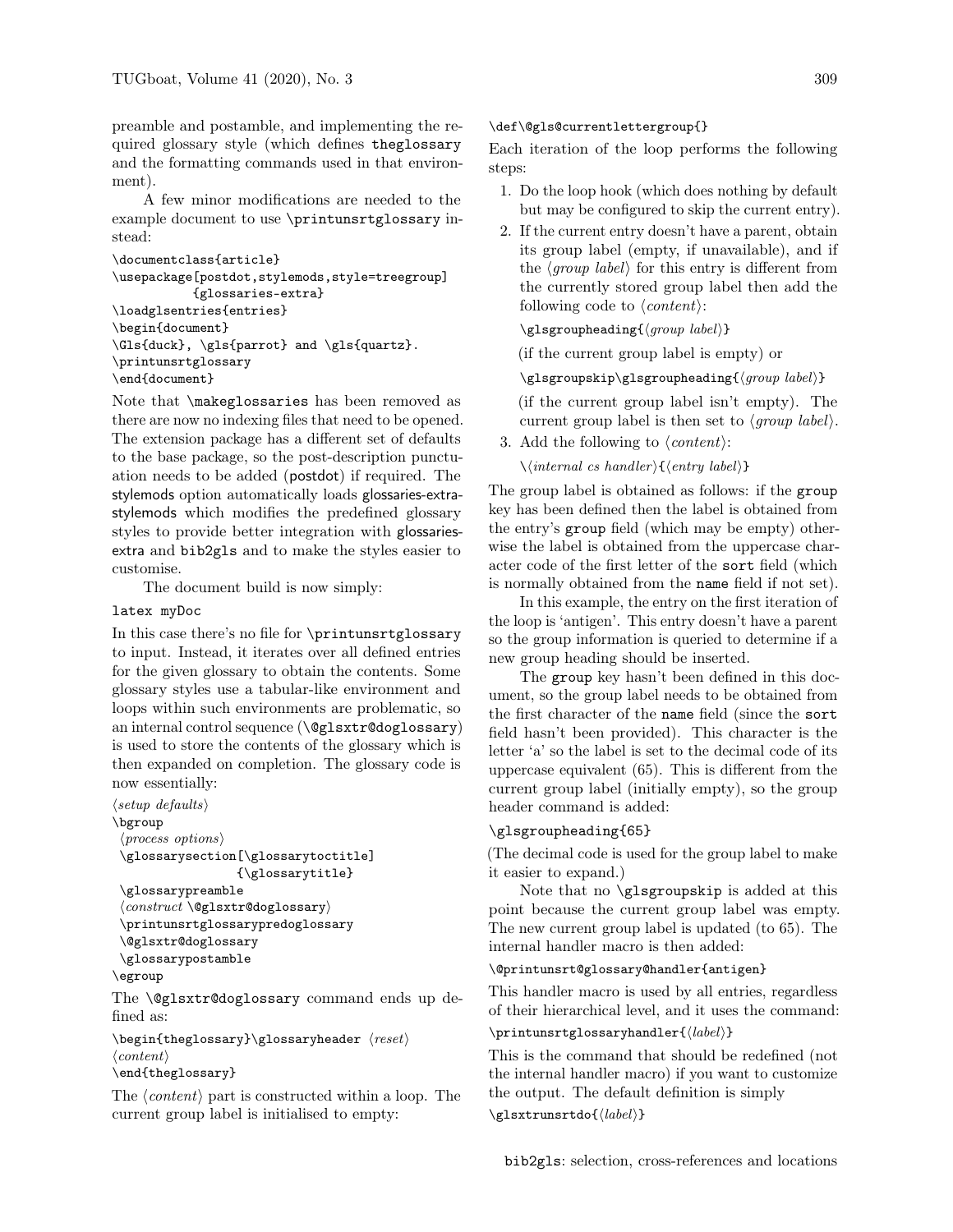This fetches the entry's hierarchical level and then does either  $(\langle level \rangle = 0)$ 

```
\gtrsim {\displainty{\label}}{\location}}
```
or  $(\langle level \rangle > 0)$ 

 $\substack{\substack{\text{(level)}}{l(label)}{\color{blue}\{location\}}$ 

where the location list is obtained from an internal field. In this example those fields haven't been set, so the locations are all empty.

For debugging purposes, it's possible to see the glossary code content using:

### \renewcommand{\printunsrtglossarypredoglossary}{% \csshow{@glsxtr@doglossary}}

In the above example, the content is:

```
\begin{array}{c}\n\begin{array}{c}\n\text{test}\n\end{array}\glsgroupheading{65}
\@printunsrt@glossary@handler{antigen}
\glsgroupskip\glsgroupheading{77}
\@printunsrt@glossary@handler{mineral}
\glsgroupskip\glsgroupheading{65}
\@printunsrt@glossary@handler{animal}
\@printunsrt@glossary@handler{bird}
\@printunsrt@glossary@handler{parrot}
\@printunsrt@glossary@handler{duck}
\@printunsrt@glossary@handler{quartz}
\end{theglossary}
```
(There's only one  $\langle reset \rangle$  here as there's no sense in using \glsnonextpages with \printunsrtglossary.)

The results of both methods are shown in Figures [1](#page-4-0) and [2.](#page-4-1) Note that the letter groups show the decimal character code (used as the group label) because no title has been assigned. Titles may be assigned with

 $\gtrsim$ glsxtrsetgrouptitle{ $\langle label \rangle$ }{ $\langle title \rangle$ }

For example:

## \glsxtrsetgrouptitle{65}{A}

Obviously this is quite tedious to do for the entire alphabet.

The order of definition has created some strange results: there are two groups with the label 65  $(A')$ and the 'quartz' sub-entry is separated from its parent ('mineral'). The glossary style determines whether or not the hierarchy is visible (through indentation etc.). The internal loop doesn't make any attempt to gather child entries. The parent field is only queried within the loop to determine whether or not to attempt to insert the letter group headings.

The key to using \printunsrtglossary is to ensure the entries are defined in the correct order, defining child entries immediately after their parent, and defining only those entries which are required. In this case, the entries should be defined in the order: animal, bird, duck, parrot, mineral, quartz (antigen shouldn't be defined as it's not required).

The way bib2gls works is by fetching data from .bib files and creating a file (.glstex) that defines all required entries in the required order with the required internal fields (for the group label and location lists) set appropriately. Wrapper commands are provided to make it easier to customise. For example:

## \providecommand{\bibglsnewentry}[4]{%

\longnewglossaryentry\*{#1}{name={#3},#2}{#4}}

(\longnewglossaryentry\* is used to allow for multiparagraph descriptions.)

If required, the group labels are obtained by the sort method and the code to define the corresponding titles is added to the .glstex file. In other words, bib2gls takes care of all the tedious code that's required with the manual method. This behaviour is possible to override; however, if bib2gls is instructed to assign group labels that don't follow the order obtained by the given sorting method then fragmented groups will occur. (If you find yourself wanting to order by group title then this is an indication that you should actually be using a hierarchical system instead [\[7\]](#page-8-5).)

The .glstex file is input (if it exists) with:

 $\langle GlsXtrLoadResources[\langle options \rangle]$ 

This command also writes information to the .aux file that's picked up by bib2gls (for example, the names of the .bib files that contain the data and how to order the entries).

bib2gls comes with a helper command line utility convertgls2bib which can be used to parse TFX files for instances of \newglossaryentry and other commands that are provided to define entries (such as \newabbreviation). In general, it's best to use this tool with files that only contain entry definitions (such as the example entries.tex) but it can also be used on a complete document. (In this case, the -p or --preamble-only switch may be used to limit parsing to the document preamble.) For example:

```
convertgls2bib entries.tex entries.bib
```
This will create a file called entries.bib. The example myDoc.tex file can now be modified to use bib2gls:

```
\documentclass{article}
\usepackage[record,postdot,style=treegroup]
           {glossaries-extra}
\GlsXtrLoadResources[src={entries}]
\begin{document}
\Gls{duck}, \gls{parrot} and \gls{quartz}.
\printunsrtglossary
\end{document}
```
Note the use of the record package option, which is required with bib2gls. This option defines the group key, which defaults to an empty label if not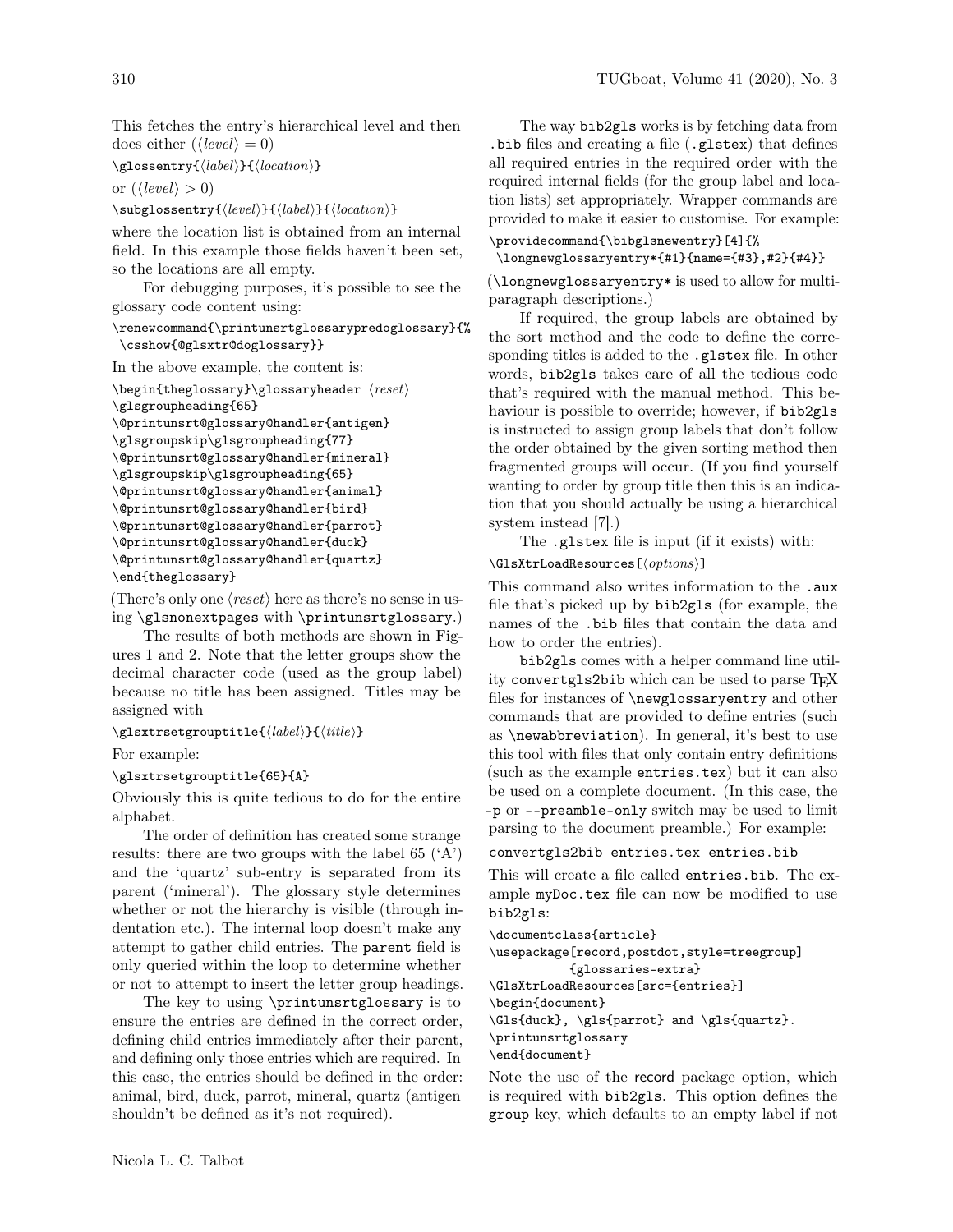explicitly assigned, and the location key, which is used to store the formatted location list (another field is available that stores each location in an internal list, if required).

The document build is now:

latex myDoc bib2gls -g myDoc latex myDoc

The result is shown in Figure [3.](#page-4-2)

The -g (or --group) switch is required if you want distinct groups. This will make the sort methods automatically assign the group label to each top-level entry (stored in the entry's group field). If this switch isn't used and the group labels aren't assigned in some other way, then step [2](#page-1-0) in the loop iteration (page [309\)](#page-1-0) will be skipped.

Note there's a difference between using the  $-g$ switch with a style that doesn't show the group title and not using the -g switch. For example, if the style is changed from treegroup to tree then when bib2gls is invoked with -g there will be a vertical gap between letter groups (unless the nogroupskip option is used) whereas there won't be a gap if bib2gls is run with the default --no-group setting.

In the first case, the group label is set, so step [2](#page-1-0) in the loop iteration adds the group skip and group heading commands. The tree style redefines the group heading command to do nothing but the group skip is implemented. In the second case, the group label isn't set, so step [2](#page-1-0) is omitted, so neither the group skip nor the group heading command will be inserted. If the nogroupskip option is set with a glossary style that doesn't show the group heading, then the result will typically appear the same as invoking bib2gls with the default --no-group setting. However, since the group formations add to the total document build time it's more efficient to simply use the default  $---no-group$  setting — unless you have multiple glossaries where some do require visual separation between groups.

#### 2 The .bib file

As with BibTEX, data is defined in the .bib file in the form:

### $\otimes \langle entry-type \rangle \{\langle label \rangle, \langle key=value\ list \rangle\}$

If the  $\langle entry-type \rangle$  is unrecognised, it will be ignored (with a warning). Comments are slightly different: in BIBTEX, anything outside of  $\mathcal{Q}(entry-type)\{\ldots\}$ is considered a comment, but bib2gls is stricter and comments need to be marked up as such. Like TFX, bib2gls recognises % as a comment character. The most important comment is the encoding line, e.g.:

% Encoding: UTF-8

This is best placed near the start of the file. General comments (but not the encoding) may also be supplied in @comment. For example:

@Comment{jabref-meta: databaseType:bib2gls;}

(Entry type names are case-insensitive.) There are four basic sets of entry types:

- abbreviations Two primary entry types: @abbreviation and @acronym. These have two required fields: short and long.
- symbols Two primary entry types: @symbol and @number. The required fields are: name or parent. If the name is missing, then the description is also required.
- index Two primary entry types: @index and @indexplural. There are no required fields.
- general One primary entry type: @entry. The required fields are: description and either name or parent.

There are other entry types, but they are beyond the scope of this article.

Unknown entry types and fields can be aliased, which can make a .bib file more adaptable to multiple documents. For example, consider:

```
@unit{m,
```

```
unitname={metre},
unitsymbol={\si{\metre}},
measurement={length}
```
}

This is an unknown entry type where all the fields are also unknown. However, the resource options

```
entry-type-aliases={unit=entry},
field-aliases={
 unitname=name,
 unitsymbol=symbol,
 measurement=description
}
```
will make bib2gls treat this entry as though it had been defined as

```
@entry{m,
  name={metre},
  symbol={\si{\metre}},
  description={length}
}
```
whereas

```
entry-type-aliases={unit=symbol},
field-aliases={
 unitname=description,
 unitsymbol=name
}
```
will make bib2gls treat this entry as though it had been defined as @symbol{m,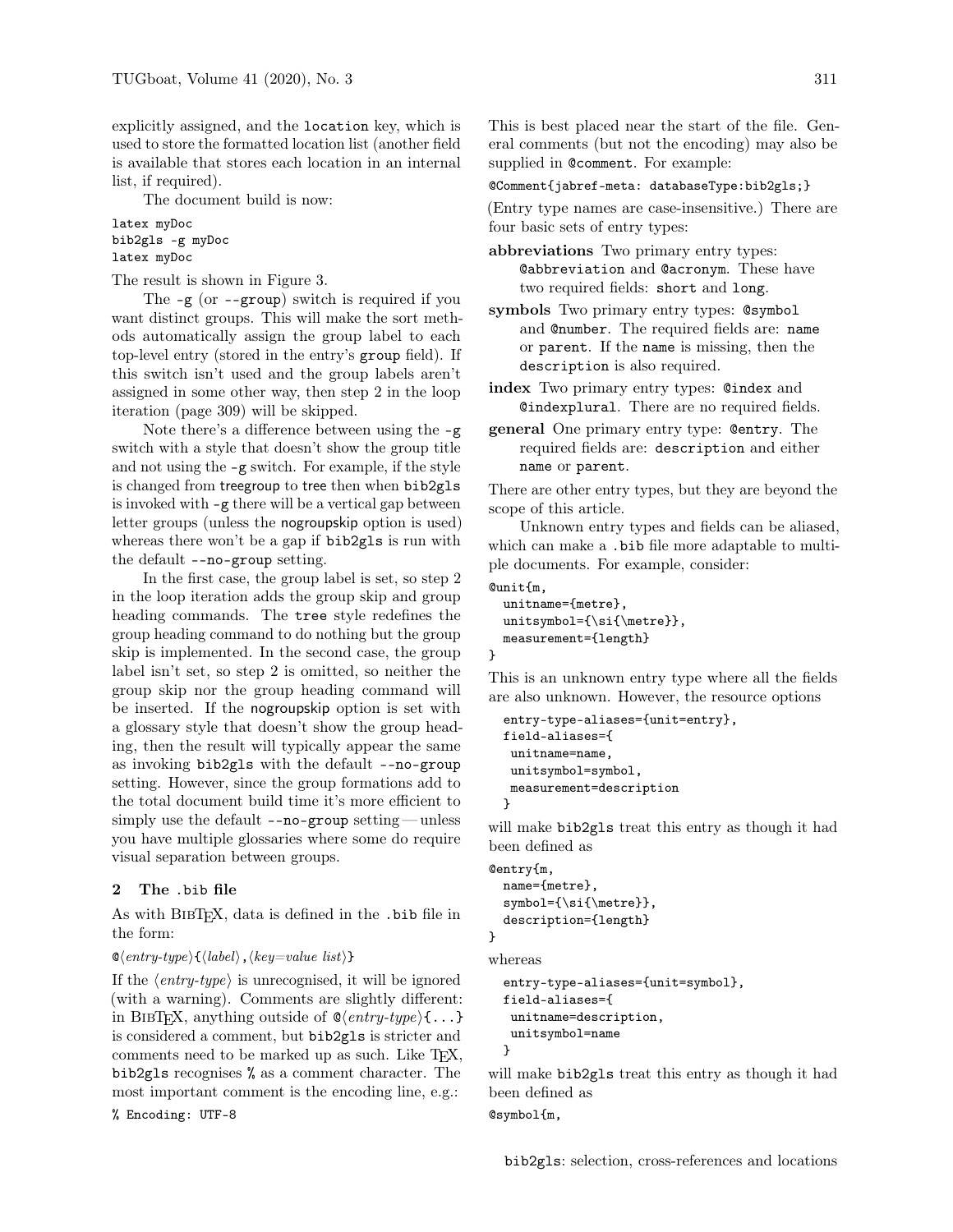## Glossary

A

animal living organism that has specialised sense organs and nervous system.

bird egg-laying animal with feathers, wings and a beak. duck waterbird with webbed feet. 1 parrot mainly tropical bird with bright plumage. 1

### M

mineral solid, inorganic, naturally-occurring substance. quartz hard mineral consisting of silica. 1

<span id="page-4-0"></span>Figure 1: \printglossary (ordered by makeindex)

# Glossary

### 65

antigen toxin or other foreign substance that induces an immune response.

### 77

mineral solid, inorganic, naturally-occurring substance.

### 65

animal living organism that has specialised sense organs and nervous system. bird egg-laying animal with feathers, wings and a beak.

parrot mainly tropical bird with bright plumage. duck waterbird with webbed feet.

quartz hard mineral consisting of silica.

<span id="page-4-1"></span>Figure 2: \printunsrtglossary and stylemods (no automated ordering)

# Glossary

### A

animal living organism that has specialised sense organs and nervous system. bird egg-laying animal with feathers, wings and a beak.

duck waterbird with webbed feet. 1

1 parrot mainly tropical bird with bright plumage. 1

## M

mineral solid, inorganic, naturally-occurring substance. quartz hard mineral consisting of silica. 1

<span id="page-4-2"></span>Figure 3: \printunsrtglossary and stylemods (ordered with bib2gls --group)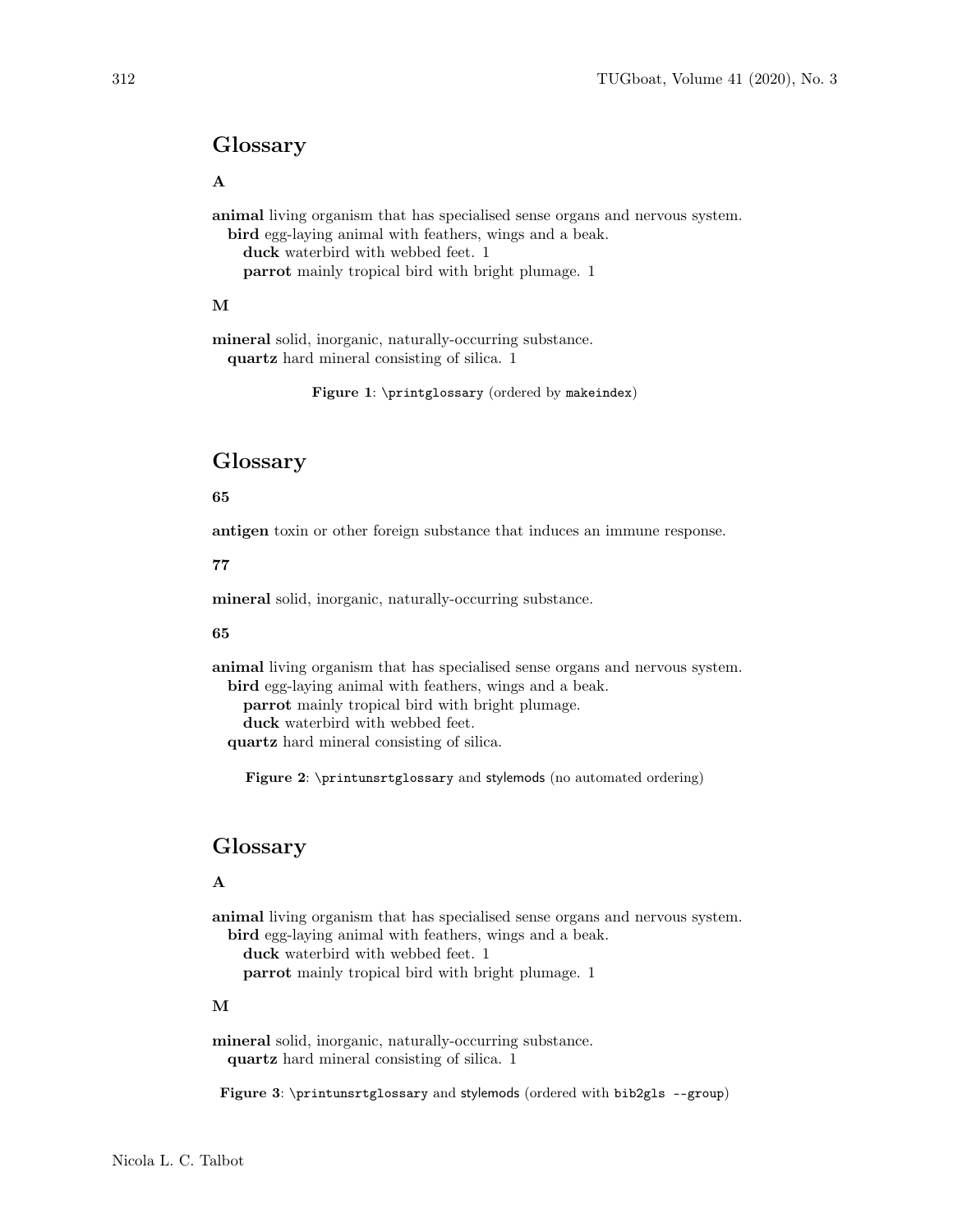```
description={metre},
name={\si{\metre}}
```
}

With the other indexing options (makeindex, xindy or \printnoidxglossary), the general recommendation is to set the sort key for any entry that contains commands within the name. For example:

```
\newglossaryentry{m}{name={\si{\metre}},
  sort={m},description={metre}}
```
With bib2gls, the recommendation is the opposite: the sort field typically *shouldn't* be set [\[8\]](#page-8-6). For this reason, by default convertgls2bib will skip the sort field when parsing commands like \newglossaryentry. By omitting this field, it becomes possible to dynamically allocate the most appropriate value on a per-document basis, which makes it much easier to share .bib files across multiple documents. This will be covered in more detail in a follow-up article.

## 3 Cross-referencing

When using **\index** with makeindex, if you want to add a cross-reference in the index then you use the see or seealso encap (format). For example:

```
\index{cross product|see{vector product}}
\index{dot product|seealso{vector product}}
\index{products|see{dot product and vector
product}}
```
These are treated by makeindex in the same way as any other location format, where the content following the encap marker (the vertical pipe | by default) is treated as the name of a formatting command that needs to encapsulate the page number. The argument text {vector product} is considered all part of the formatting command name (from makeindex's point of view). The above commands will be converted by makeindex into:

```
\item cross product, \see{vector product}{1}
...
```
\item dot product, \seealso{vector product}{1} ...

\item products, \see{dot product and vector product}{1}

(assuming the \index commands were on page 1). The \see and \seealso commands are provided by indexing packages such as makeidx [\[2\]](#page-8-7) and are defined to ignore the second argument. Naturally, you also need to index the referenced term ('vector product' in this case) to avoid confusing the reader.

By analogy, you could adopt the same method with the glossaries package (makeidx is loaded in the example below to provide \see and \seealso):

```
\documentclass{article}
\usepackage{makeidx}
\usepackage{glossaries}
\makeglossaries
\newglossaryentry{product}{name={products},
 description={...}}
\newglossaryentry{vector-product}{
 name={vector product},description={...}}
\newglossaryentry{cross-product}{
 name={cross product},description={...}}
\newglossaryentry{dot-product}{
 name={dot product},description={...}}
\begin{document}
\Gls{vector-product}.
\glsadd[format=see{vector product}]
       {cross-product}
\glsadd[format=seealso{vector product}]
       {dot-product}
\glsadd[format=see{dot product and vector
        product}]{product}
\printglossaries
\end{document}
```
In version 1.17 (2008-12-26) of the base glossaries package a new command \glssee was added to provide a cross-referenced entry similar to this, but instead of using makeidx's \see and \seealso commands it uses its own analogous commands that take a label as the first argument instead of user-supplied text. (Again the second argument containing the location is ignored.) So the above document can be changed to use \glssee:

```
\documentclass{article}
\usepackage{glossaries}
\makeglossaries
\newglossaryentry{product}{name={products},
 description={...}}
\newglossaryentry{vector-product}{
 name={vector product},description={...}}
\newglossaryentry{cross-product}{
 name={cross product},description={...}}
\newglossaryentry{dot-product}{
 name={dot product},description={...}}
\begin{document}
\Gls{vector-product}.
\glssee{cross-product}{vector-product}
\glssee[see also]{dot-product}{vector-product}
\glssee{product}{dot-product,vector-product}
\printglossaries
\end{document}
```
This has several advantages:

- the cross-references are identified by label so the text produced can be obtained from the name key, which ensures consistency;
- if the hyperref package is added then the crossreference can be automatically hyperlinked;

bib2gls: selection, cross-references and locations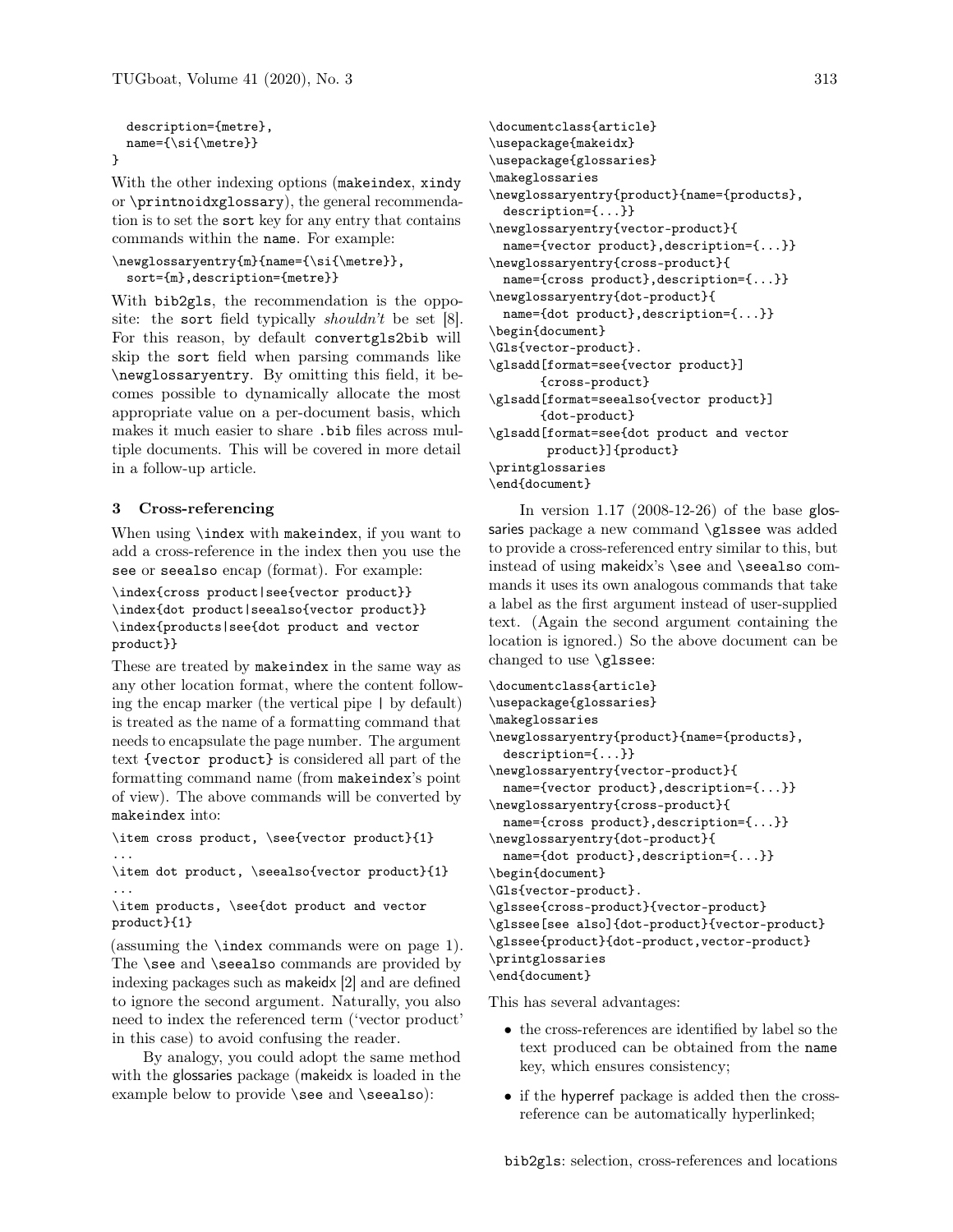• if xindy is required instead of makeindex, then \glssee can use xindy's native cross-referencing markup.

The location (which is ignored within the document but required by makeindex) is set to 'Z' regardless of where \glssee is used in the document so, with the default makeindex settings, the cross-reference will be pushed to the end of the location list.

In the case of synonyms, such as 'cross product', that don't need to be used in the document but need to be added to the glossary as a cross-reference to assist the reader, then the term only needs to be defined and indexed with \glssee. For convenience, version 1.17 also introduced the see key to \newglossaryentry as a shortcut to enable the entry to be defined and indexed at the same time. For example:

```
\newglossaryentry{cross-product}{
 name={cross product},description={...},
  see={vector-product}}
```
is equivalent to:

```
\newglossaryentry{cross-product}{
 name={cross product},description={...}}
\glssee{cross-product}{vector-product}
```
This is the only function that the see key serves with the base glossaries package. Since indexing can only be performed after the associated files have been opened an error will occur if the see key is used before \makeglossaries (otherwise the indexing will silently fail). For draft documents (where you may want to consider commenting out \makeglossaries to speed compilation), you can suppress the error or turn it into a warning with the seenoindex package option.

As with \index, it's necessary to ensure that the referenced entry is also indexed (through commands like \gls or \glsadd).

The glossaries-extra package provides a similar command \glsxtrindexseealso, which essentially does \glssee[\seealsoname] (unless xindy is required, in which case alternative markup is used). There's a corresponding key seealso that performs this command, analogous to the see key. (Note that the tag used for the 'see also' command and key is always \seealsoname.) Although these commands (and their corresponding shortcut keys) essentially do the same thing but with a different tag, they are provided both for semantic reasons and to make it easier to apply different formatting, depending on whether the cross-reference is a synonym or a pointer to related terms.

The extension package modifies the see key so that its value is also saved. The key still serves as a shortcut for \glssee, but it may be useful to later query the information. The seealso key also saves its value. The extension package also provides a related key alias which may only take a single label as its value. This behaves much like its see counterpart when indexing but it will also make commands like \gls link to the alias target in the glossary.

Now let's switch to \printunsrtglossary:

```
\documentclass{article}
\usepackage{hyperref}
\usepackage[seenoindex=ignore]{glossaries-extra}
\newglossaryentry{product}{name={products},
 see={dot-product,vector-product},
 description={...}}
\newglossaryentry{vector-product}{
 name={vector product},description={...}}
\newglossaryentry{cross-product}{
 name={cross product},description={...},
 alias={vector-product}}
\newglossaryentry{dot-product}{
 name={dot product},description={...},
  seealso={vector-product}}
\begin{document}
\Gls{vector-product} (also called
\gls{cross-product}) and \gls{dot-product}.
\printunsrtglossary
\end{document}
```
No indexing is performed so the see and seealso keys have no effect. There are no location lists for any of the entries (not even the ones used in the document). In order to show the cross-referencing information in the glossary, it's necessary to either modify the glossary style (or associated hooks) or define the location key (which the record option does) and then set this key for the required entries. For example:

```
\usepackage[record]{glossaries-extra}
\newglossaryentry{product}{name={products},
 see={dot-product,vector-product},
 description={...},
 location={\glsxtrusesee{product}}}
\newglossaryentry{vector-product}{
 name={vector product},description={...}}
\newglossaryentry{cross-product}{
 name={cross product},description={...},
  alias={vector-product},
 location={\glsxtrusealias{cross-product}}}
\newglossaryentry{dot-product}{
 name={dot product},description={...},
  seealso={vector-product},
 location={\glsxtruseseealso{dot-product}}}
```
Again this is tedious to do manually but can be performed automatically by bib2gls.

In .bib files, the see, seealso and alias fields don't perform any automated indexing but establish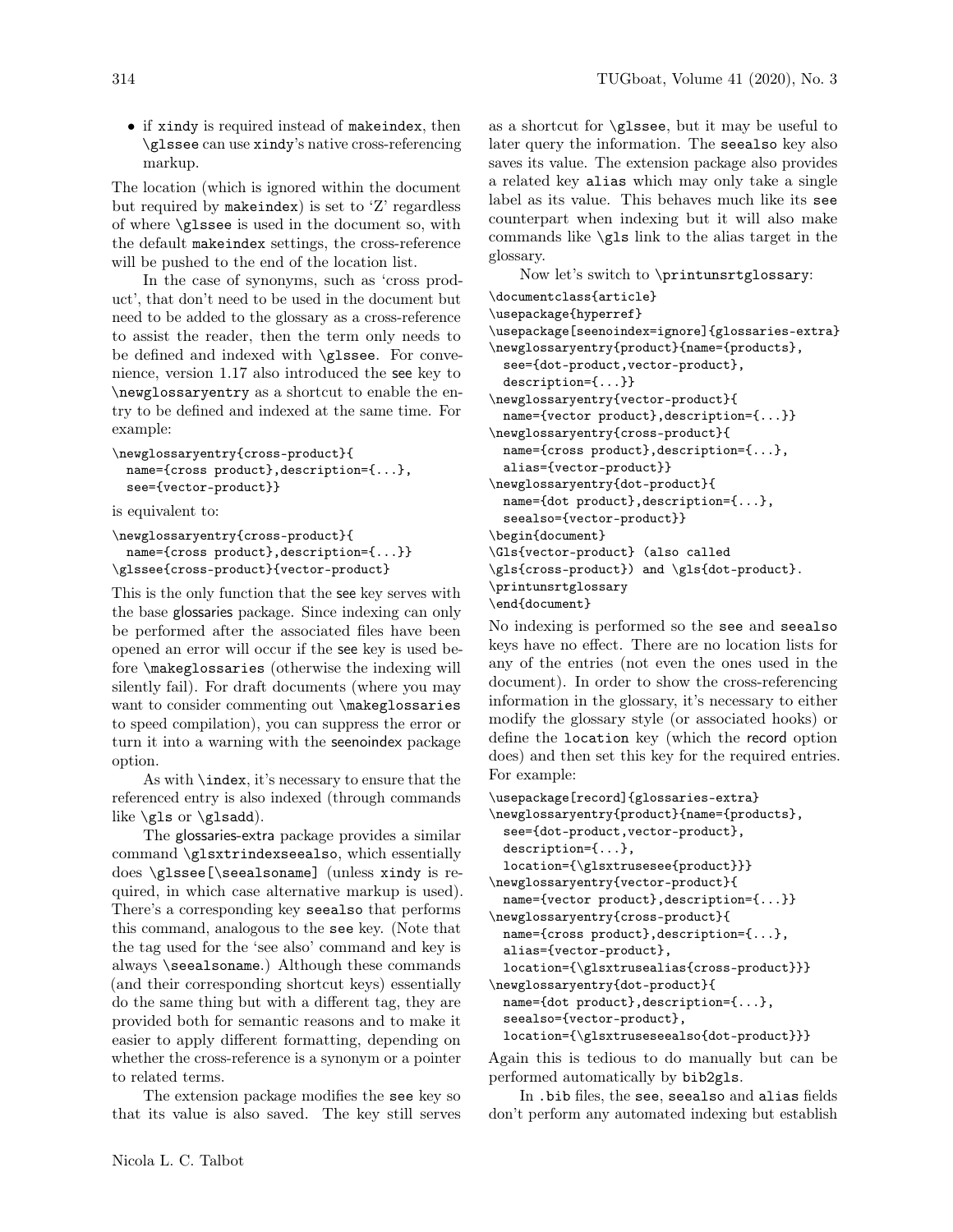dependencies. The entries that are actually selected and added to the .glstex file depend on the selection criteria. For example:

\usepackage[record]{glossaries-extra} \GlsXtrLoadResources[src=entries,selection=all] \begin{document} \printunsrtglossaries \end{document}

This will select all entries defined in entries.bib. None of them will have any page numbers (because they haven't been indexed in the document), but any entries with the see, seealso or alias fields set will have the cross-reference information added to the location field.

The default setting is selection={recorded and deps} which selects all entries with records in the .aux file (that is, they've been indexed using commands like \gls) and their dependent entries (ancestors, cross-references and any entries that have been referenced in certain fields, such as description). This is straightforward for bib2gls to do (since it has access to all data in the .bib files) but is something that makeindex and xindy can't do (as they only have limited information about entries that have been indexed and no information at all about entries that haven't been indexed).

Consider the following example (which requires makeindex):

```
\documentclass{article}
\usepackage[colorlinks]{hyperref}
\usepackage[style=tree]{glossaries-extra}
\makeglossaries
\loadglsentries{vegetables}
\begin{document}
\Gls{cauliflower} and \gls{marrow}.
\printglossaries
\end{document}
```
Where the file vegetables.tex contains:

```
\newglossaryentry{cauliflower}{
 name={cauliflower},description={type of
   \gls{cabbage} with edible white flower head}}
\newglossaryentry{cabbage}{
 name={cabbage},description={vegetable
    with thick green or purple leaves}}
\newglossaryentry{marrow}{
 name={marrow},description={long
    white-fleshed gourd with green skin},
  seealso={courgette}}
\newglossaryentry{courgette}{name={courgette},
description={immature fruit of a \gls{marrow}}}
\newglossaryentry{zucchini}{name={zucchini},
  description={},see={courgette}}
\newglossaryentry{aubergine}{name={aubergine},
 description={purple egg-shaped fruit}}
\newglossaryentry{eggplant}{name={eggplant},
 description={},see={aubergine}}
```
Two entries have been indexed in the document (cauliflower and marrow) and three have been implicitly indexed via the see or seealso key (marrow, zucchini and eggplant). If the file is called myDoc.tex then the document build would normally be:

latex myDoc makeglossaries myDoc latex myDoc

This results in a glossary containing five items (cauliflower, courgette, eggplant, marrow and zucchini; see Figure [4\)](#page-9-0), and there are two warnings from hyperref about non-existent references to targets glo:aubergine and glo:cabbage. This is because there are hyperlinks in the glossary to aubergine and cabbage, but the targets aren't defined as those entries haven't been indexed. In the case of cabbage, makeindex isn't aware of the reference in the description of cauliflower, but once the glossary has been created this reference can be indexed on the next LATEX run. This means that the complete document build has to be:

latex myDoc makeglossaries myDoc latex myDoc makeglossaries myDoc latex myDoc

This ensures that the required cabbage entry appears in the glossary but there's still a broken link to the unlisted aubergine (Figure [5\)](#page-9-1). The cross-reference (via see or \glssee) only indexes the source entry (eggplant). It doesn't index the target (aubergine). The target must be indexed in order to resolve the broken link, but there's no reason for either eggplant or aubergine to be listed in the glossary as neither are required in the document.

The vegetables.tex file can be converted to a .bib file:

convertgls2bib -i vegetables.tex vegetables.bib

(The -i switch converts the entries with empty descriptions to use @index instead of @entry, which is more appropriate.) The document can now be converted to use bib2gls:

\documentclass{article} \usepackage[colorlinks]{hyperref} \usepackage[record,stylemods,style=tree] {glossaries-extra} \GlsXtrLoadResources[src={vegetables}] \begin{document} \Gls{cauliflower} and \gls{marrow}. \printunsrtglossaries \end{document}

This is with the default selection criteria which selects recorded entries (cauliflower and marrow) and their dependencies (cauliflower requires cabbage, since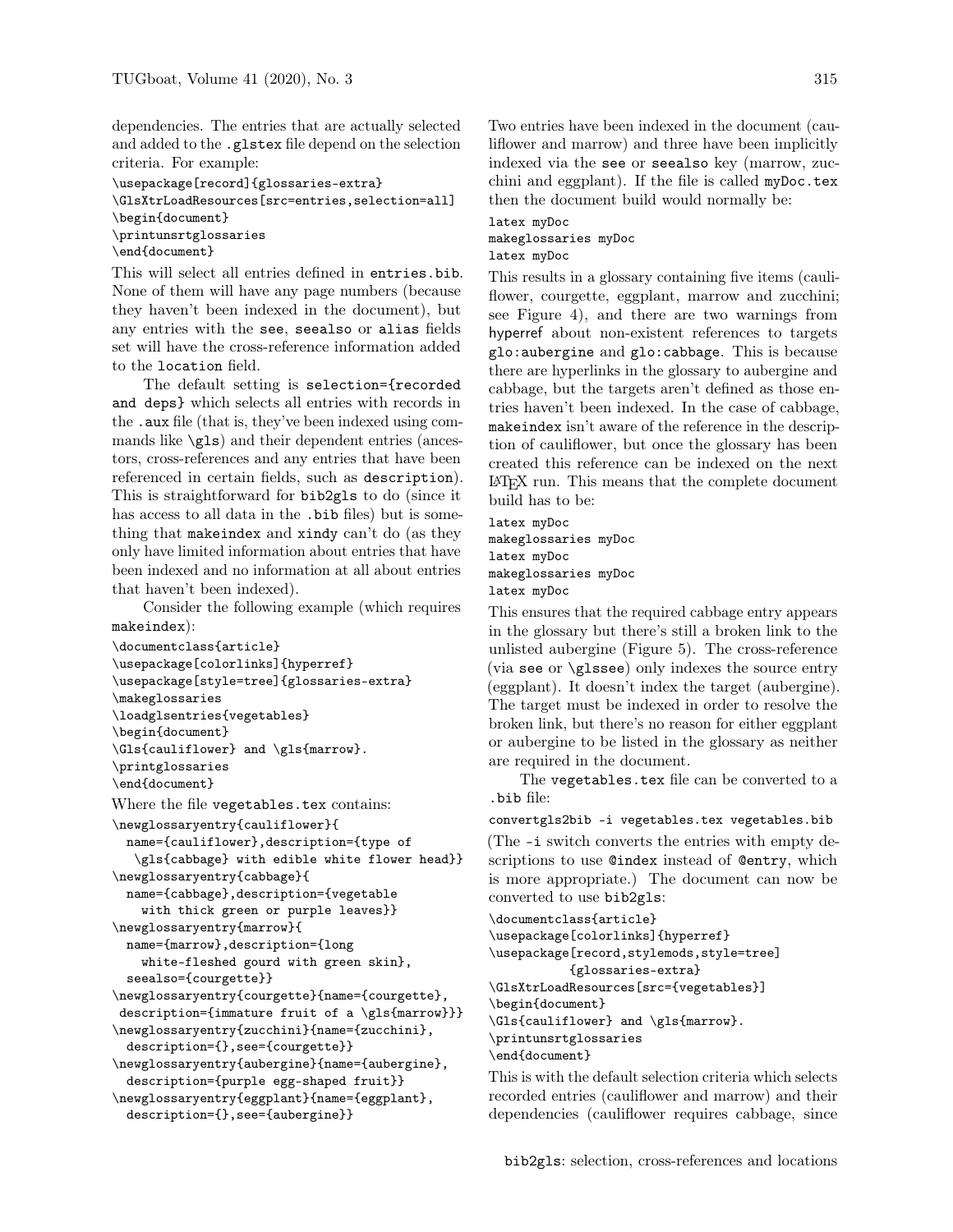\gls{cabbage} is in its description, and marrow requires courgette, in order to resolve the crossreference). This means that the glossary ends up with four items: cabbage, cauliflower, courgette and marrow. Note that cabbage doesn't have a location. The location (if required) can only be determined once the description is expanded in the glossary.

Neither zucchini nor eggplant have been selected since neither of them have records and neither are required by any of the indexed entries (or their dependents). It would, however, be useful to also select zucchini to supply the synonym for courgette (but not eggplant, since aubergine isn't required). This can be done with either selection={recorded and deps and see} or selection={recorded and deps and see not also} This will select any entries that cross-reference a required entry via the see or alias fields. The former will also include cross-references via the seealso field. The latter doesn't. This will now include zucchini but not eggplant (Figure [7\)](#page-9-2).

So with bib2gls you can use see, seealso and alias to establish dependencies without automatically forcing the entry into the glossary. With the other methods, these keys should only be used if that automated indexing is intended.

#### 4 Invisible or ignored locations

Both makeindex and xindy require an associated location (typically a page number). They are general purpose indexing applications and indexes are intended to direct the reader to relevant locations in the document. Glossaries, on the other hand, provide definitions of terms and these don't necessarily require any locations. The location list may be suppressed with the nonumberlist option, but this will also suppress any cross-references (since they are placed inside the location list).

The glossaries package provides a \@gobble-like command \glsignore which simply ignores its argument and may be used as an encap to provide an invisible location. This only works if that is the only location in the list. If there are other locations it will result in spurious commas or en-dashes. This encap is used by \glsaddallunused, which iterates over all defined entries and indexes each unused entry. The aim here is to ensure all entries appear in the glossary, while only those used in the text have locations. The problematic spurious commas and en-dashes occur when this command is combined with any indexing command that doesn't mark the entry as used or if the first-use flag has been reset or if any subsequent indexing occurs.

Since bib2gls is designed for glossaries where locations may not be required, it allows selection without adding to the location list. The bib2gls alternative to \glsaddallunused is to use selection=all, which will select all entries, but only those that have been specifically indexed will have locations. It also recognises glsignore as a special 'ignored location', which indicates that the entry should be selected but the location should be discarded (rather than simply rendered invisible). You can even set this as the default format with

### \GlsXtrSetDefaultNumberFormat{glsignore}

This could, for example, be done at the start of the back matter, or it could be done for the entire document and only overridden for significant locations. Setting up the alternative modifier can make it easier to switch the format. For example:

\GlsXtrSetAltModifier{!}{format=glsnumberformat} Now the principal mention of cauliflower could be written as:

A \gls!{cauliflower} is a type of \gls{cabbage}. If glsignore has been set as the default format this will only add the current page to the cauliflower location list but will ensure that cabbage is also selected. This can help reduce lengthy location lists into a more compact list that only includes the most pertinent locations.

#### References

- <span id="page-8-3"></span>[1] R. Kehr, J. Schrod. xindy: a general-purpose index processor, 2018. [ctan.org/pkg/xindy](https://ctan.org/pkg/xindy).
- <span id="page-8-7"></span>[2] IATFX Team. The makeidx package, 2014. [ctan.org/pkg/makeidx](https://ctan.org/pkg/makeidx).
- <span id="page-8-1"></span>[3] N. Talbot. bib2gls: Command line application to convert .bib files to glossaries-extra.sty resource files, 2020. [ctan.org/pkg/bib2gls](https://ctan.org/pkg/bib2gls).
- <span id="page-8-2"></span>[4] N. Talbot. The glossaries package, 2020. [ctan.org/pkg/glossaries](https://ctan.org/pkg/glossaries).
- <span id="page-8-4"></span>[5] N. Talbot. The glossaries-extra package, 2020. [ctan.org/pkg/glossaries-extra](https://ctan.org/pkg/glossaries-extra).
- <span id="page-8-0"></span>[6] N. Talbot. Indexing, glossaries and bib2gls.  $TUGboat$   $40(1)$ ,  $2019$ . [tug.org/TUGboat/tb40-1/](https://tug.org/TUGboat/tb40-1/tb124talbot-bib2gls.pdf) [tb124talbot-bib2gls.pdf](https://tug.org/TUGboat/tb40-1/tb124talbot-bib2gls.pdf)
- <span id="page-8-5"></span>[7] N. Talbot. Logical glossary divisions (type vs group vs parent), 2020. [dickimaw-books.com/gallery/](https://dickimaw-books.com/gallery/?label=logicaldivisions) [?label=logicaldivisions](https://dickimaw-books.com/gallery/?label=logicaldivisions).
- <span id="page-8-6"></span>[8] N. Talbot. Sorting, 2019. [dickimaw-books.com/](https://dickimaw-books.com/gallery/?label=bib2gls-sorting) [gallery/?label=bib2gls-sorting](https://dickimaw-books.com/gallery/?label=bib2gls-sorting).
	- Nicola L. C. Talbot School of Computing Sciences University of East Anglia Norwich NR4 7TJ United Kingdom https://www.dickimaw-books.com